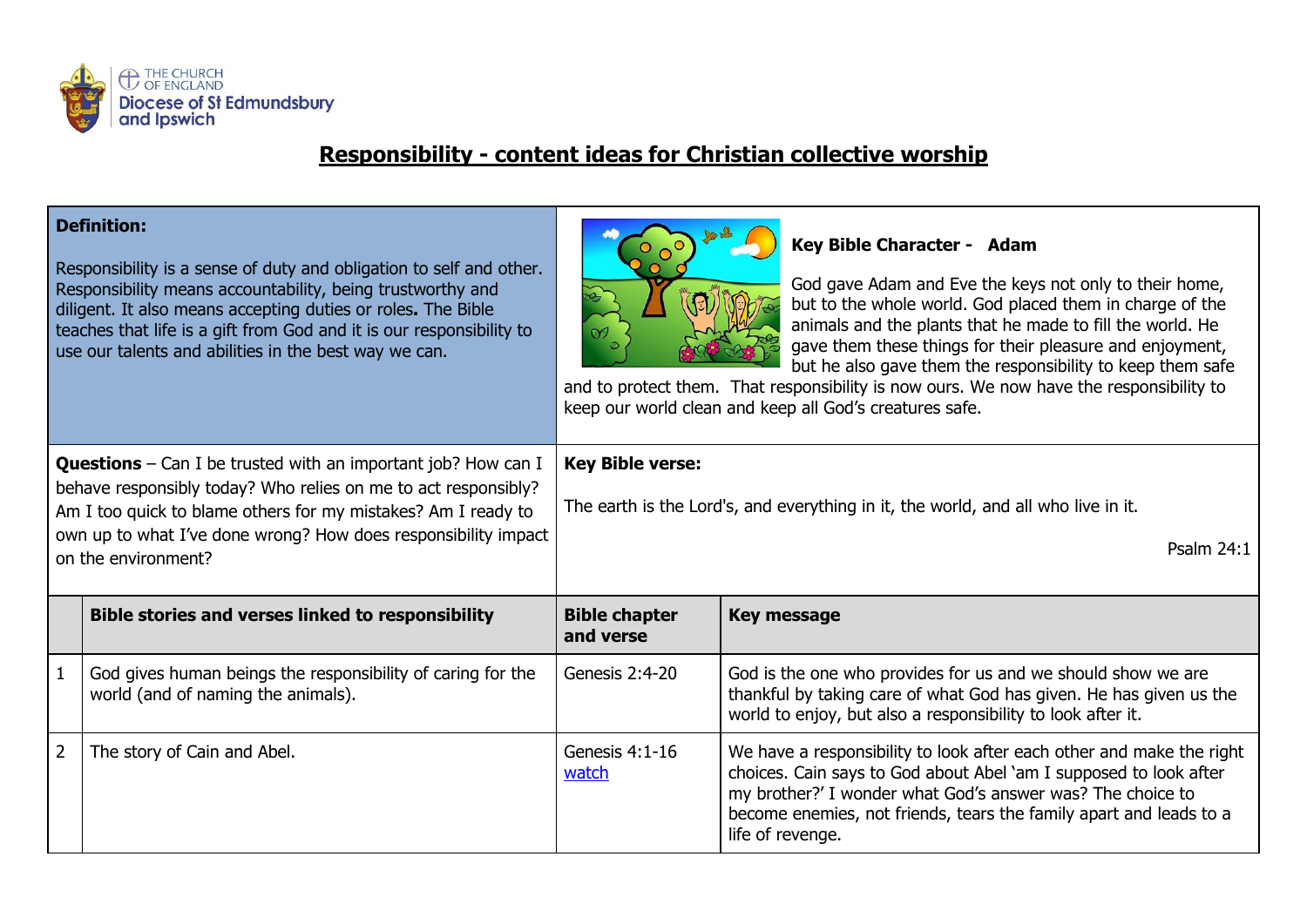| $\overline{3}$ | Joseph and Potiphar<br>Lion Storyteller Bible - p.22-26 stories about Joseph   | video<br>watch            | God watched over Joseph and gave him success in all he did. The<br>Bible tells us that Joseph found favour in Potiphar's eyes and<br>Potiphar made Joseph his attendant, putting Joseph in charge of<br>everything in his household. Potiphar himself said that with Joseph in<br>charge he did not concern himself with anything except the food he<br>ate. Potiphar relied on Joseph. To rely on someone means that you<br>depend on them to do what you ask them to do. Evidently Joseph<br>took his responsibilities seriously and proved to be a reliable worker.<br>If Potiphar had found Joseph to be an unwilling or unreliable worker,<br>he would not have trusted him with so much responsibility |
|----------------|--------------------------------------------------------------------------------|---------------------------|--------------------------------------------------------------------------------------------------------------------------------------------------------------------------------------------------------------------------------------------------------------------------------------------------------------------------------------------------------------------------------------------------------------------------------------------------------------------------------------------------------------------------------------------------------------------------------------------------------------------------------------------------------------------------------------------------------------|
| $\overline{4}$ | The parable of the two sons                                                    | Matthew 21:28-46<br>watch | Jesus told a story of two sons who were asked by their father to go<br>and work in his vineyard. One son said, "I will not." But he later<br>changed his mind and went to work. The other son said, "I will, sir,"<br>but he never showed up to work. The son who said "no," but later<br>decided to obey was more pleasing in the sight of the father than<br>the one who said he would go, but did not. Being responsible means<br>doing what we say we will.                                                                                                                                                                                                                                              |
| 5              | Jethro and Moses                                                               | Exodus 18:13-27           | Jethro advises Moses to share the heavy responsibility of leadership.<br>Every person has a set of God given skills and qualities. We are to<br>use our gifts to serve others faithfully.                                                                                                                                                                                                                                                                                                                                                                                                                                                                                                                    |
| 6              | Daniel and the Lions Den<br>Lion Storyteller Bible - Daniel and the Lions p.76 | Daniel 6<br>video         | The king was extremely upset about having Daniel punished and he<br>tried to let Daniel go free, but the men insisted that anyone who<br>broke the law was to be thrown into the den of lions. As Daniel was<br>thrown to the lions the king called out, "May your God, whom you<br>serve continually, deliver you!" (Daniel 6:16). The king knew that<br>Daniel served his God as faithfully as he had served him, the king.<br>So the king hoped that Daniel's God would be able to save him. We<br>can see from Daniel's story that being a reliable and trustworthy<br>worker means serving God and those in authority over you faithfully,<br>honestly and wholeheartedly.                              |
| $\overline{7}$ | Parable of the faithful and wise servant                                       | Matthew 24:42-51          | Jesus told his disciples a story about two servants. He said that one<br>servant acted wisely and faithfully, doing his job properly, even<br>when his master was away. Jesus explained that this servant would<br>be rewarded with increased responsibility. The other servant in the<br>story was a wicked servant who chose to mistreat others and relax                                                                                                                                                                                                                                                                                                                                                  |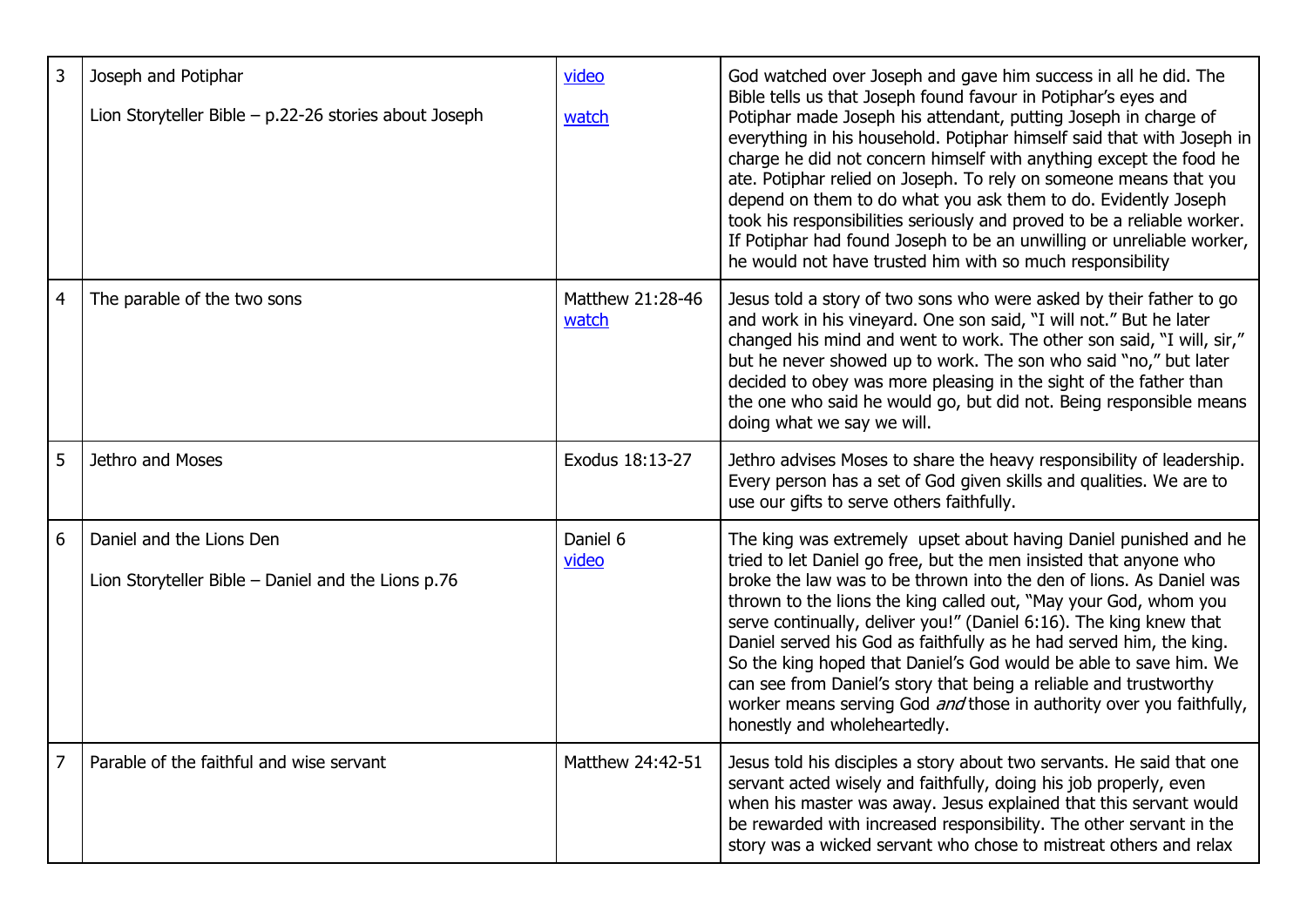|    |                                                                          |                         | and eat and drink instead of working while the master was away.<br>Jesus warned that there would be severe punishment for the wicked<br>servant when the master returned. The story Jesus told applies to<br>our lives too.                                                                                                                                                                                                                                                                                                                                                                                                                                                                                                                           |
|----|--------------------------------------------------------------------------|-------------------------|-------------------------------------------------------------------------------------------------------------------------------------------------------------------------------------------------------------------------------------------------------------------------------------------------------------------------------------------------------------------------------------------------------------------------------------------------------------------------------------------------------------------------------------------------------------------------------------------------------------------------------------------------------------------------------------------------------------------------------------------------------|
| 8  | Moses and the tabernacle                                                 | Exodus 40:1-35<br>watch | God asked Moses to build a beautiful tabernacle for the Israelites to<br>use in their worship. It took a lot of work to make the tabernacle<br>(Exodus 26-27), and it was a lot of work to set it up for use. It was a<br>big job God gave Moses. Moses did not complain about all the<br>detailed jobs that he had to do. Instead, he got started on the job<br>right away and worked until it was done. We know that God was<br>pleased with Moses, because when Moses was finished all the work,<br>God blessed the Israelites with His presence. He filled the tabernacle<br>so full of His glory that Moses couldn't even go in. Sometimes having<br>responsibility isn't easy. It requires focus and hard work but comes<br>with great rewards. |
| 9  | The Good Samaritan<br>Lion Storyteller Bible - The Kind Stranger p.104   | Luke 10:25-37<br>video  | The responsibility to care - true compassion demands action, to say<br>you care and not act is not care at all. Jesus always demonstrated<br>compassion toward people. The parable of the Good Samaritan<br>shows us what compassion looks like and what our attitudes should<br>be. it also shows us that we will always have an excuse to justify<br>not getting involved but compassion inconveniences, costs and<br>changes lives.                                                                                                                                                                                                                                                                                                                |
| 10 | The story of Jonah<br>Lion Storyteller Bible $-$ Jonah the Groaner p. 66 | Jonah 1-2<br>video      | Help children recall the responsibilities that Jonah failed to take on.<br>Ask why do you think Jonah did not want to do what God asked of<br>him? How do you think Jonah felt about running away from God?<br>How do you think Jonah felt at the end of the story when he took on<br>the responsibility God had assigned him? Remind children of the way<br>Jonah admitted to the sailors on the ship what he had done. Ask<br>how do you think Jonah felt when he admitted to the sailors that he<br>ran away from God? Encourage children to think about situations<br>they may have been involved in where they did, or did not, tell the<br>truth.                                                                                               |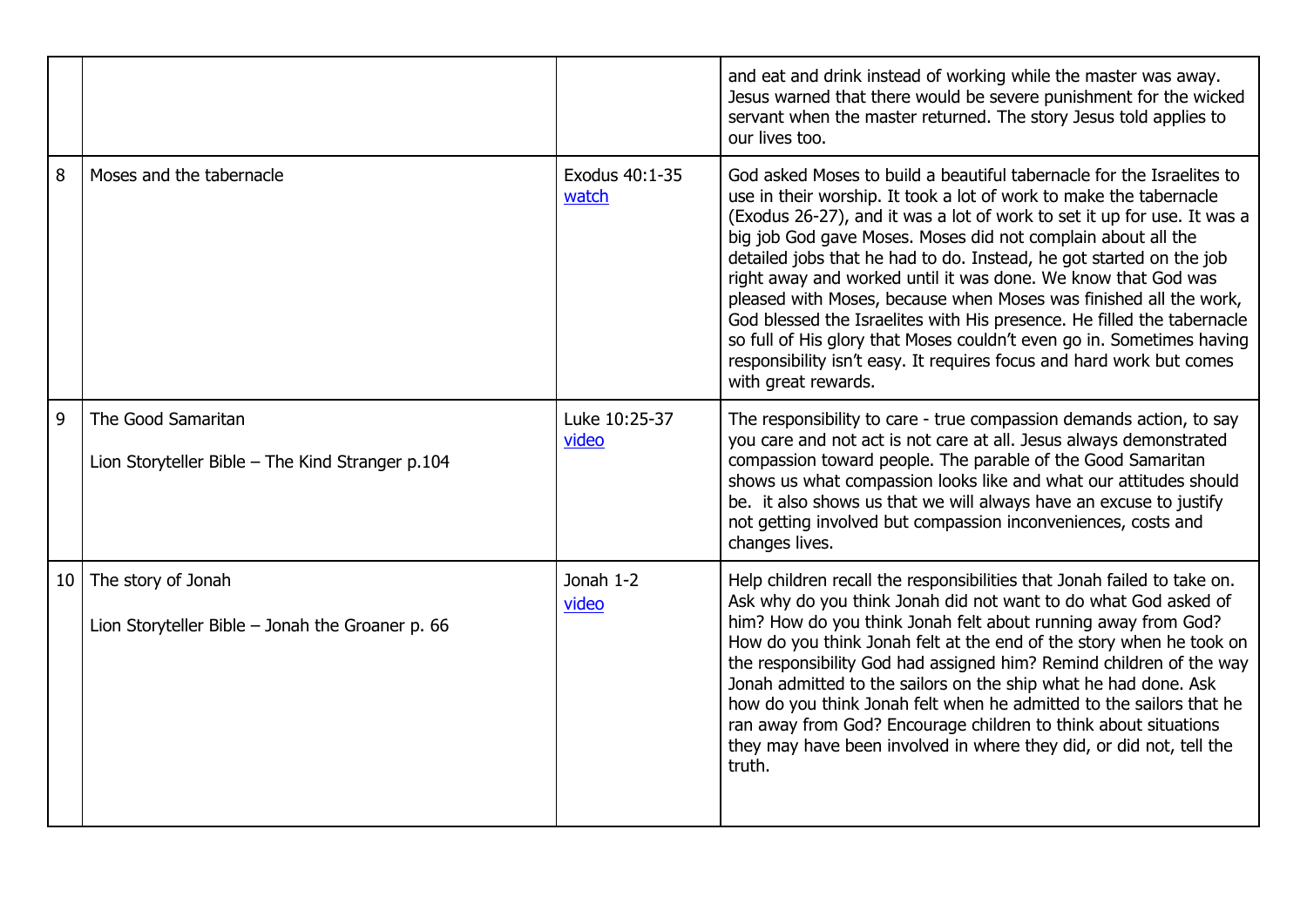| 11              | The Parable of the Talents                                            | Matthew 25:14-30<br>watch                | Jesus wanted us to understand that however much money, or<br>whatever talents or abilities we have been given, we each have a<br>responsibility to make the most of these things, otherwise we risk<br>losing them altogether.                                                                                                                                                                                                                                                                                                                                                                                                                                                                                                                                                                                                               |
|-----------------|-----------------------------------------------------------------------|------------------------------------------|----------------------------------------------------------------------------------------------------------------------------------------------------------------------------------------------------------------------------------------------------------------------------------------------------------------------------------------------------------------------------------------------------------------------------------------------------------------------------------------------------------------------------------------------------------------------------------------------------------------------------------------------------------------------------------------------------------------------------------------------------------------------------------------------------------------------------------------------|
| 12 <sup>2</sup> | Encourage one another and carry each other's burdens                  | 1 Thessalonians<br>5:11<br>Galatians 6:2 | 'Therefore, encourage one another and build each other up.' It is<br>through encouragement that people can rise up and overcome any<br>obstacle they may encounter if they believe in themselves. We have<br>a responsibility to encourage one another and help carry burdens for<br>others. Galatians 6:2 says, 'Carry each other's burdens, and in this<br>way you will fulfil the law of Christ.' No one should have to walk<br>alone feeling burdened. We need to walk with others and share in<br>and lighten the heavy load many carry on their shoulders.                                                                                                                                                                                                                                                                             |
| 13              | Defend others in need                                                 | Proverbs 31:8-9                          | 'Speak up for those who cannot speak for themselves; ensure justice<br>for those being crushed. Yes, speak up for the poor and helpless,<br>and see that they get justice.' Other people depend on you $-$ it is<br>your duty and responsibility to stand up for them to challenge<br>injustice and see the right thing done. If someone is being wronged,<br>you must speak up - you are your brother's keeper!                                                                                                                                                                                                                                                                                                                                                                                                                             |
| 14              | Peter's denial of Jesus                                               | Luke 22:54-62<br>video                   | After Jesus was taken prisoner, Peter, who was one of Jesus' best<br>friends, swore that he didn't know Jesus. Later, he was ashamed of<br>his denial of Jesus. He accepted his failure and cried to Jesus for<br>help. He was restored and became a leader of the early church. We<br>have to learn to take responsibility for what we do. If we are caught<br>out doing something we shouldn't be doing, then we have to accept<br>that we have no one else to blame, and we should accept the<br>consequences of our actions. The hopeful thing is that failure<br>doesn't have to be the last word. Christians believe that God forgives<br>us the wrong and careless things we do when we are truly sorry.<br>They believe that he helps us to change our ways. We can make up<br>for the things we do wrong by becoming better people. |
| 15              | Ruth and Naomi<br>Lion Storyteller Bible - Ruth Finds a New home p.48 | Ruth 1<br>video                          | We have a responsibility to look after our family.                                                                                                                                                                                                                                                                                                                                                                                                                                                                                                                                                                                                                                                                                                                                                                                           |
|                 |                                                                       |                                          |                                                                                                                                                                                                                                                                                                                                                                                                                                                                                                                                                                                                                                                                                                                                                                                                                                              |